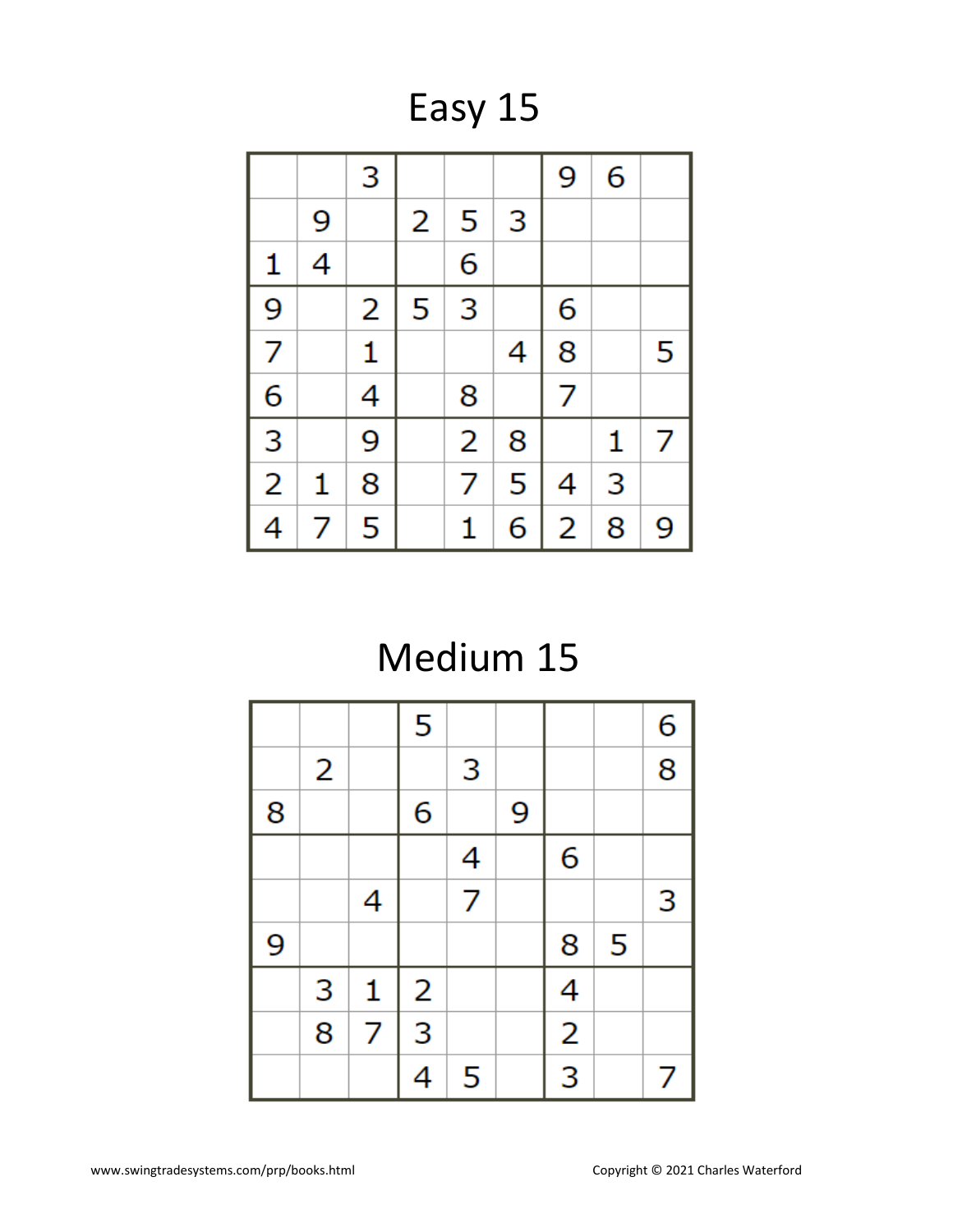### Hard 15

|   | 4 |                |   |                |   |   | 6              | 8 |
|---|---|----------------|---|----------------|---|---|----------------|---|
| 3 |   |                |   | 5              |   |   |                |   |
|   |   |                |   | $\overline{2}$ | 1 |   |                |   |
|   |   |                |   |                |   |   |                |   |
|   |   | 9              |   |                |   | 1 |                | 2 |
|   | 8 |                | 6 |                |   |   |                |   |
|   |   | $\overline{2}$ |   |                |   |   |                |   |
|   |   |                |   | 9              |   |   | 4              |   |
|   |   |                | 3 |                |   |   | $\overline{8}$ |   |

# Expert 15

| 8 | 3 |                         |   | 5             |   |   |   |   |
|---|---|-------------------------|---|---------------|---|---|---|---|
|   |   | 6                       |   |               | 2 |   |   | 5 |
| 9 |   |                         | 1 |               |   | 7 |   |   |
|   | 4 |                         |   |               |   |   |   |   |
|   |   |                         |   | $\frac{2}{9}$ |   |   |   | 4 |
| 6 |   | $\overline{\mathbf{c}}$ |   |               |   | 5 | 7 |   |
|   |   | $\overline{3}$          |   |               | 6 |   | 8 |   |
|   |   |                         |   | 1             |   |   | 9 | 7 |
|   | 8 |                         | 4 |               |   | 6 |   |   |